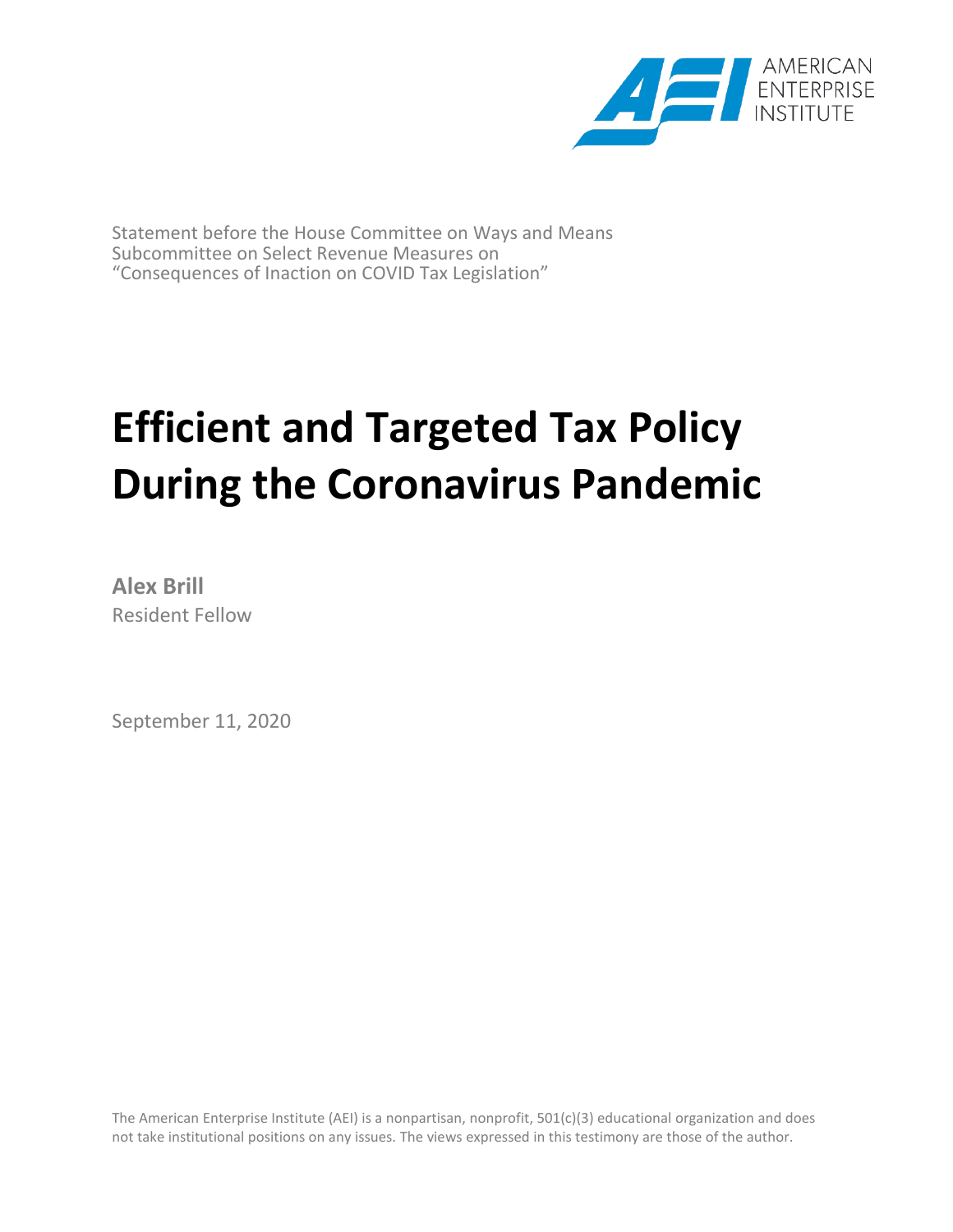Dear Chairman Thompson and Ranking Member Smith,

Thank you for the opportunity to appear today before the Committee on Ways and Means Subcommittee on Select Revenue Measures. My name is Alex Brill, and I am a resident fellow at the American Enterprise Institute, a nonpartisan think tank in Washington, DC. I had the honor and pleasure of serving on the staff of this Committee earlier in my career, and I recognize the importance and impact of this Committee's jurisdiction on our national well-being, including assisting in the recovery from the current pandemic.

My testimony begins with an overview of the economic impact of the pandemic and our current economic situation. I then make five recommendations for tax policies that would help unemployed workers return to work and facilitate the continuity of health benefits for laid-off workers:

- 1) Expand the employee retention tax credit
- 2) Expand the child and dependent care tax credit
- 3) Offer premium assistance to cover the cost of COBRA
- 4) Enact the Safe and Healthy Workplace Tax Credit
- 5) Temporarily expand the Work Opportunity Tax Credit

I also address several provisions that should not be enacted – namely, a second round of economic rebate payments, elimination of the cap on state and local tax deductions, and an expanded child tax credit – and highlight budgetary concerns with costly and poorly targeted tax relief. Finally, I emphasize the urgency of legislative action.

#### **Impact of Coronavirus Pandemic on the US Economy**

The coronavirus pandemic has inflicted severe damage in a multitude of forms, including loss of life, loss of employment and income, and forgone education. More than 180,000 [individuals](https://covidtracking.com/data/national) in the United States have died from COVID-19, and more than 380,000 have been [hospitalized.](https://covidtracking.com/data/national) More than 55 million [students](https://www.edweek.org/ew/section/multimedia/map-coronavirus-and-school-closures.html) in K–12 and their parents were directly affected by school closings last spring, and many – perhaps most – will continue to be affected by limitations on in-person learning this fall. More than 25 million [college](https://www.entangled.solutions/coronavirus-he/) students (and their parents) have been similarly impacted. Businesses across the economy, but particularly in the hospitality industry, have been hard hit by shutdown orders and drops in demand.

The US economy has begun to recover from the brunt of the economic shock associated with the pandemic, but the recovery is challenging for many workers and segments of the economy. According to establishment survey data, US nonfarm employment initially fell by 22.2 million, from 152.5 million in February 2020 to 130.3 million in April. Since then, employment has recovered by almost half, to 140.9 million in August, a significant improvement in just four months. Nevertheless, the level of employment in the US last month remained low, similar to the level last seen in March 2015. Moreover, the rate at which private-sector employment is returning to pre-pandemic levels appears to have slowed. Much of the job loss has been concentrated in the hospitality and leisure sector, which initially lost 8.3 million jobs, approximately half of the sector's jobs. As of August, half of the lost jobs in this sector had returned, but total employment in the sector remains 4.1 million below its peak. Other job losses were dispersed broadly across multiple sectors.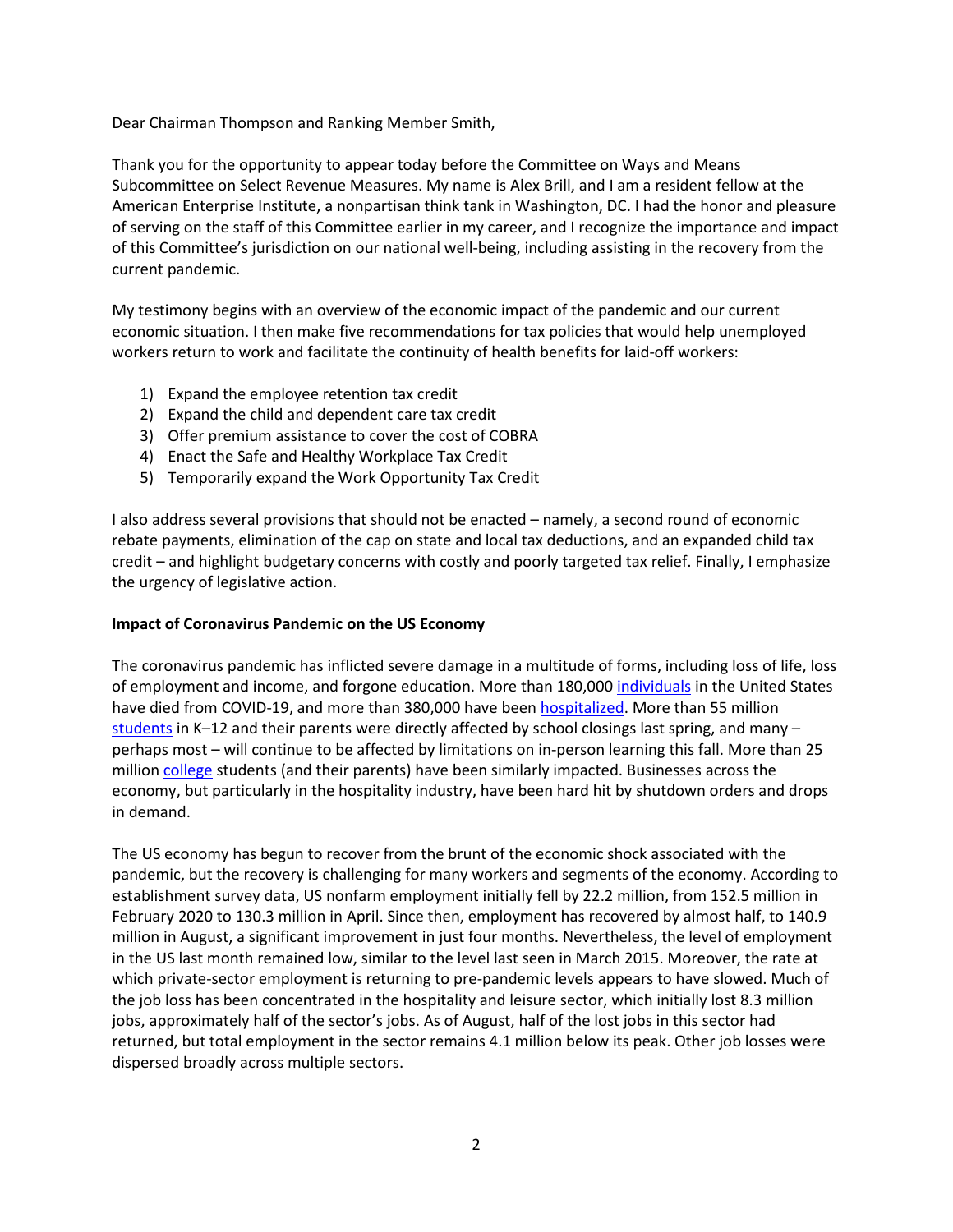Household survey data also confirm that the labor market is weak, but less weak than in April. The unemployment rate, which spiked by more than 11 percentage points, from 3.5 percent in February to 14.7 percent in April, was 8.4 percent in August.

The unemployment rate rose the most for those with the least education and remains most elevated for these workers. For workers with only a high school diploma, the unemployment rate in August was 9.8 percent, which is 6.2 percentage points higher than in February 2020. For workers with a bachelor's degree or higher, the August unemployment rate was 5.3 percent, 3.4 points higher than in February.

Although the economy is improving, millions of workers remain out of work. Approximately one-fourth of workers have a child under the age of 13, and many of them confront challenges as many schools remain partially or fully physically closed. Many businesses are struggling, as they face continued decreased demand for their products and services.

Real GDP contracted 1.3 percent (a 5 percent annual rate of decline) in the first quarter of 2020 and another 9.1 percent (a whopping 31.7 percent annual rate of decline) in the second quarter. Real GDP was 10.3 percent lower in the second quarter of 2020 than in the fourth quarter of 2019. The secondquarter GDP was similar to the 2014 level.

Recent monthly economic indicators reveal that the economy has improved from its low in April. The Industrial Production Index, which initially fell from 109 to 91, had recovered to 100 by July. The Census Bureau's Advanced Retail and Food Service Sales data for June shows a full recovery to pre-pandemic levels. Nevertheless, the consensus among private forecasters and the Congressional Budget Office (CBO) is that the overall US economy will not return to pre-pandemic levels until 2022.

Policymakers should be relieved by the degree to which our economy has rebounded since April but should also be concerned about the large gap remaining in our labor market and business output.

#### **CARES Act Provided Large-Scale and Timely Economic Relief to Workers and Businesses**

Enacted on March 27, 2020, the Coronavirus Aid, Relief, and Economic Security (CARES) Act was the largest single economic relief package in American history. The CARES Act included the Paycheck Protection Program (PPP), enhanced unemployment insurance payments, direct recovery payments to households, and a multitude of other relief and emergency funding programs and tax provisions.

As a result of the CARES Act and other coronavirus-related measures, the federal deficit is projected to increase by \$2.3 trillion in fiscal year 2020, to \$3.3 trillion. Specifically, CBO estimates that the CARES Act and other measures will increase outlays by \$1.8 trillion in fiscal year 2020 and decrease revenues by \$538 billion.

The CARES Act, with broad bipartisan support, provided strong support to the US economy and US workers. The single largest tax provision – recovery rebates of \$1,200 (individual), \$2,400 (married filing jointly), and \$500 per qualified child – totaled \$293 billion. Expanded unemployment benefits were estimated to total \$268 billion.

Other tax provisions, including more generous treatment of net operating losses and the employee retention tax credit, reduced taxes by more than \$300 billion in fiscal years 2020 and 2021 (excluding provisions that only shift the timing of tax payments).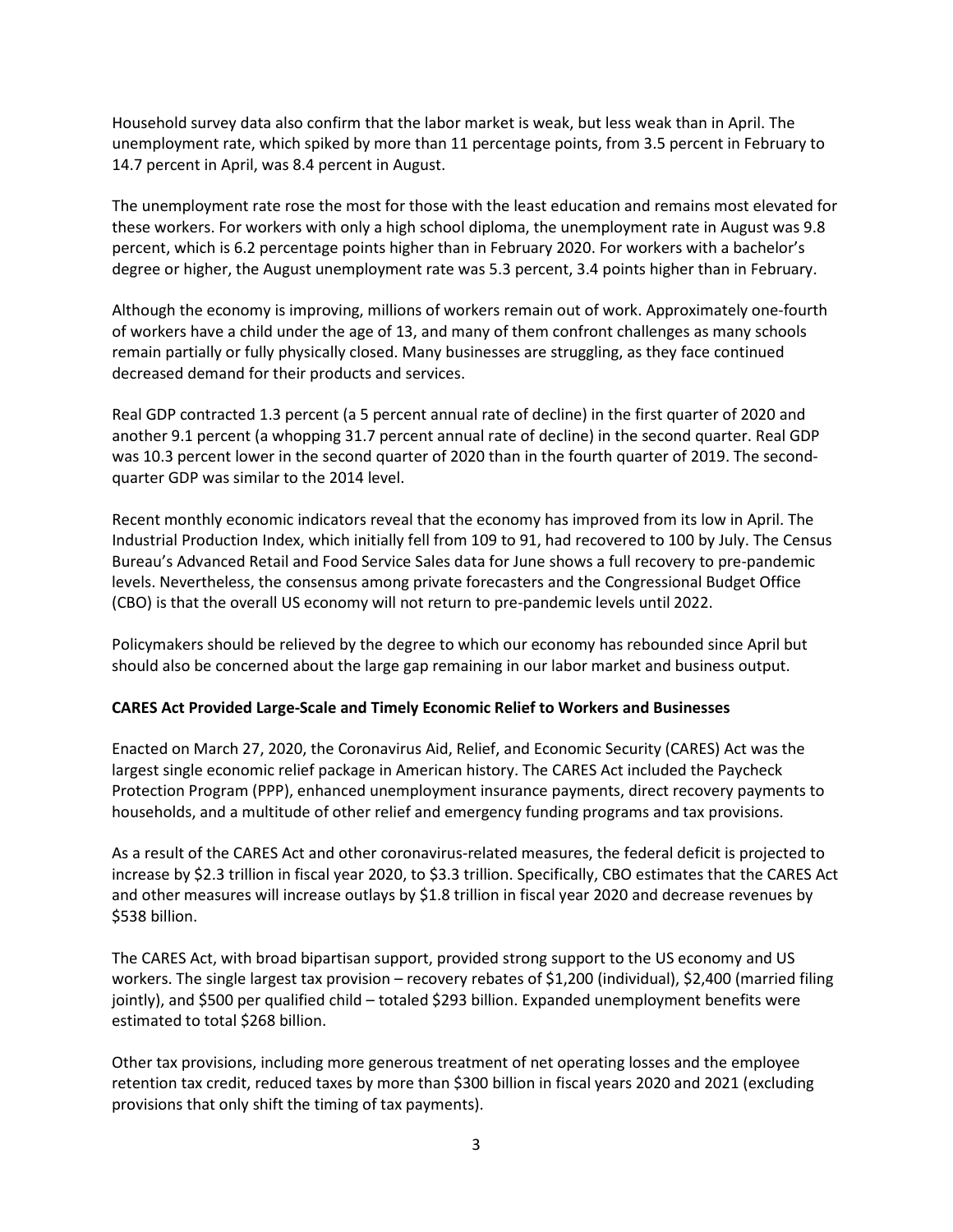The PPP program ha[s provided](https://www.sba.gov/sites/default/files/2020-08/PPP_Report%20-%202020-08-10-508.pdf) 5.2 million loans totaling \$525 billion. The program stopped issuing new loans on August 8, 2020, with \$134 billion of remaining funds. The average PPP loan was \$101,000, but two-thirds of all PPP loans were less than \$50,000. Nearly two-thirds of the loans (by dollar amount) went to six industries: healthcare and social assistance; professional, scientific, and technical services; construction; manufacturing; accommodations and food services; and retail trade.

#### **Next Steps for Tax Policy and Pandemic Recovery**

Since enactment of the CARES Act, Congress has considered additional policy measures, including additional tax relief to mitigate the consequences of the pandemic and assist in promoting economic recovery. In May 2020, the House passed the Health and Economic Recovery Omnibus Emergency Solutions (HEROES) Act, which contains over \$900 billion in net tax relief in fiscal years 2020 and 2021. Overall, the bill contains dozens of distinct tax provisions.

Given the magnitude of fiscal relief already provided, the preliminary improvements in the economy, and the appropriate role of other policy measures in addressing the consequences of the pandemic, a tax package that is smaller and more targeted than what is proposed in the HEROES Act is more appropriate.

Lawmakers should recognize that there is an urgency in the timing of additional legislative action, and I encourage Congress to act swiftly – but to enact only those provisions for which there is consensus and sound rationale.

Specifically, three provisions in the HEROES Act would be most effective in helping unemployed workers return to work and facilitating the continuity of health benefits for laid-off workers: 1) expansion of the employee retention tax credit, 2) expansion of the child and dependent care tax credit, and 3) premium assistance to cover the cost of COBRA for workers who have been laid off and who elect to continue their insurance coverage. These policies, with the modifications outlined below, should be high priorities for Congress. In addition, two other tax relief provisions would be appropriate: the Healthy Workplace Tax Credit and a temporary expansion of the Work Opportunity Tax Credit.

## *1. Employee Retention Tax Credit*

The Employee Retention Tax Credit (ERTC) was established in the CARES Act to encourage businesses to retain workers through the pandemic. The current ERTC, which is available for the remainder of 2020, is a refundable tax credit that is worth up to \$5,000 per worker for eligible firms. Businesses are eligible if they are shut down by government order or have a 50 percent decline in quarterly revenue from a year ago. Qualifying firms with fewer than 100 workers can claim the credit for all workers, while larger firms can claim the credit only for employees still on payroll who are not working because of the pandemic. The credit is relatively modest, and firms that take PPP loans are ineligible. There have been multiple legislative proposals to expand the ERTC, including a provision in the HEROES Act and a provision in the Senate Health, Economic Assistance, Liability Protection and Schools (HEALS) Act.

There are meaningful differences between the House-passed and Senate Republican proposal, but the intent of both proposals is the same: to expand the ERTC to improve its usefulness and effectiveness at encouraging firms to rehire or retain their workforce. In an [article](https://www.aei.org/economics/toward-a-better-employee-retention-tax-credit/) last month, I compared the current ERTC, the House-passed expansion, and the Senate Republican proposal and outlined recommendations for a cost-effective compromise.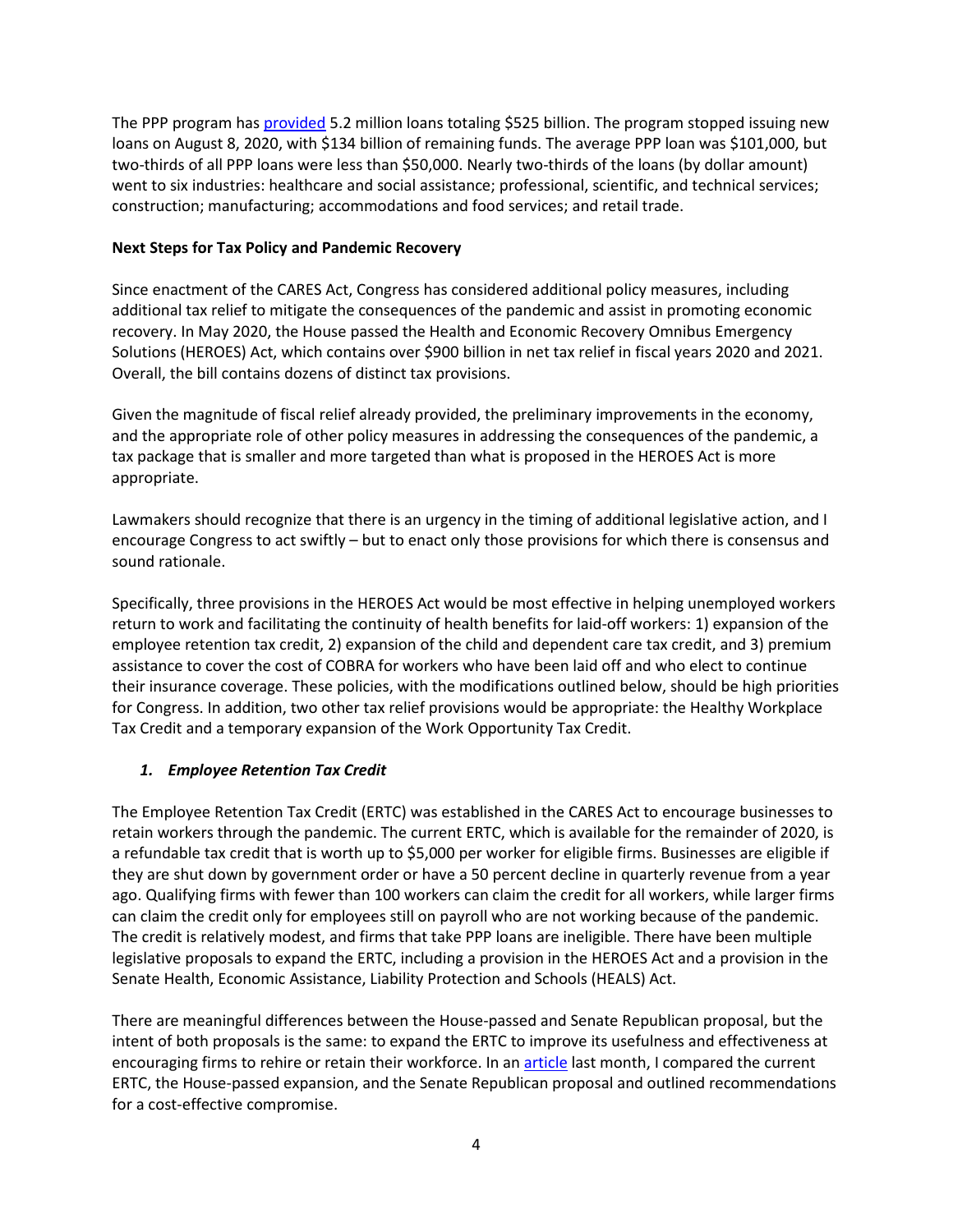I suggested that lawmakers adopt the following five parameters for an expanded ERTC.

- 1. Eligible firms should be those that have been shut down by a government order or have experienced a decline in revenues of 20 percent.
- 2. The wage credit rate should be 80 percent but without the phase-in included in the HEROES Act.
- 3. The wage cap should be raised to \$12,500 per quarter.
- 4. The definition of qualified wages should remain as defined in the CARES Act and not expanded, which means the credit is available for all workers at firms with less than 100 employees and affected workers at larger firms.
- 5. The retroactivity of the credit should be minimized. The House-passed expansion of the ERTC provided firms a windfall benefit by making changes effective March 12, 2020. The Senate's effective date of July 1 is more appropriate. However, given the passage of time, the effective date could now be set to September 1, further reducing the fiscal impact of this policy. The savings accrued from this change could be used to raise the wage cap further or to extend the policy to March 31, 2021.

These five parameters would preserve most of the critical incentives of the provision while reducing the overall cost and increasing the policy's efficiency.

A well-functioning ERTC has the potential to significantly aid the labor market. In fact, many other developed countries have adopted policies similar to a robust ERTC. By subsidizing the cost of keeping workers on payroll during the pandemic, the policies have helped to keep a lid on rising unemployment in those countries. As the Organisation for Economic Co-operation and Development (OECD) [wrote](https://www.oecd-ilibrary.org/employment/oecd-employment-outlook-2020_1686c758-en) recently:

About 60 million workers across the OECD have been included in company claims for job retention schemes, such as the German Kurzarbeit or the French Activité partielle. Such schemes allow preserving jobs at firms experiencing a temporary drop in business activity, while providing income support to workers whose hours are reduced due to a shortened workweek or temporary layoffs. The use of these instruments plays a major role in explaining why most other OECD countries did not experience the massive surges in open unemployment that were registered in Canada and the United States.

#### *2. Child and Dependent Care Tax Credit*

The child and dependent care tax credit encourages work by offsetting the childcare costs associated with earning wages. As my AEI colleague Alan Viard has [noted,](https://www.aei.org/articles/the-child-care-tax-credit-not-just-another-middle-income-tax-break/) the child and dependent care tax credit "plays an important role in encouraging work by providing tax relief for expenses that are closely linked to work. An improved and expanded credit can help offset the work disincentives of the income tax and boost economic growth." The current credit, which is as high as 35 percent for taxpayers with adjusted gross income (AGI) up to \$15,000, phases down to 20 percent for those with AGI greater than \$43,000. The credit is limited to the first \$3,000 of childcare costs for the first child and a total of \$6,000 for workers with two or more children. The credit is nonrefundable.

The HEROES Act significantly expands the child and dependent care tax credit in four ways. First, it doubles the amount of eligible expenses to \$6,000 (one child) and \$12,000 (two or more). Second, instead of reducing the credit amount for taxpayers with AGI greater than \$15,000, the HEROES Act would begin to phase down the credit at AGI of \$120,000. Third, the credit would become fully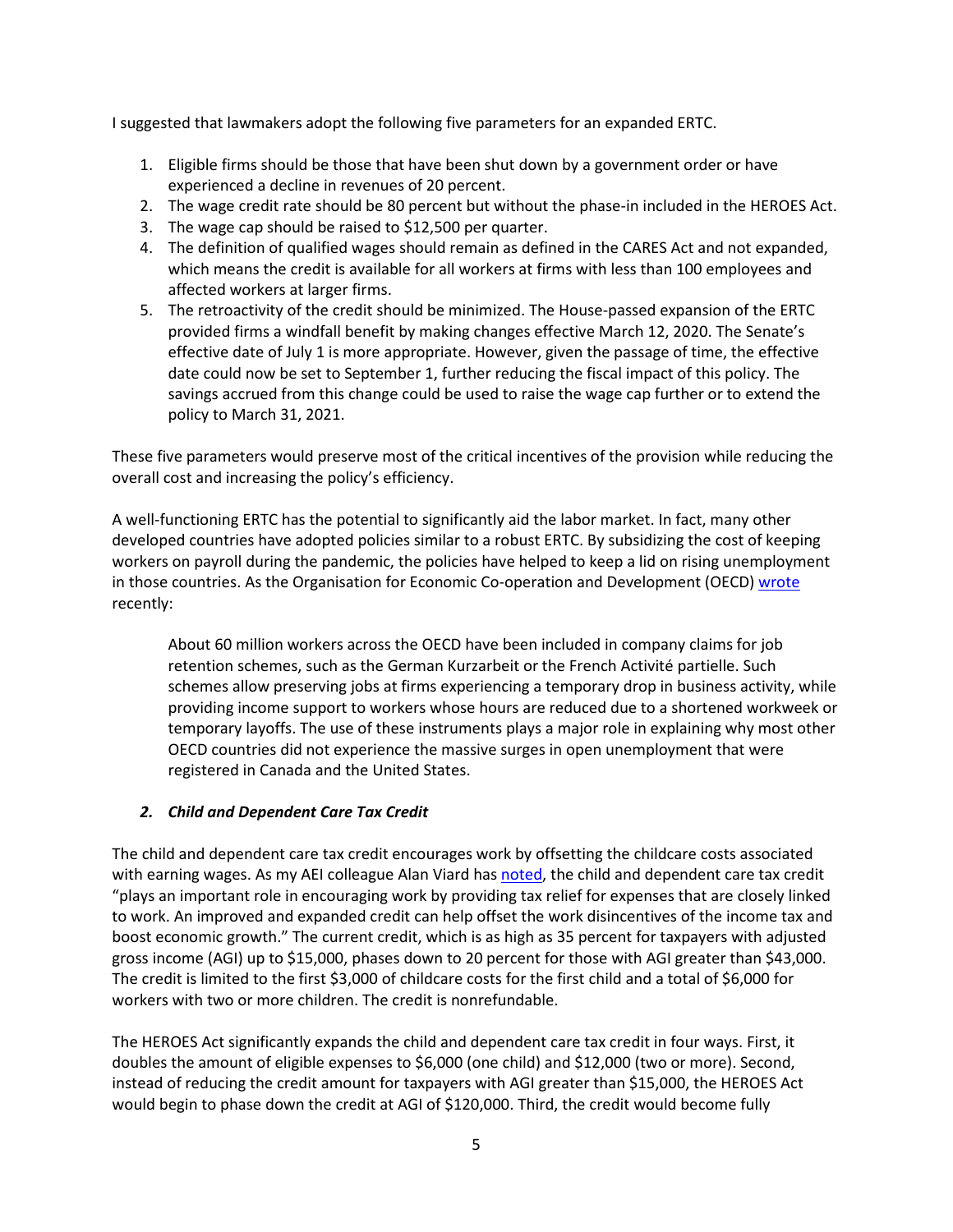refundable. And finally, the maximum credit amount is increased from 35 percent to 50 percent. In the HEROES Act, this provision is proposed only for 2020, but the House also recently passed H.R. 7327, the Child Care for Economic Recovery Act, which includes permanent versions of the same changes.

While many of the reforms of this provision are sensible and will facilitate parents remaining or reentering the workforce, the 50 percent credit rate is too high, and the structured phasedown of the credit creates needless complexity and raises the effective marginal tax rate on income. A more sensible approach to reforming and expanding this provision would be to keep the maximum credit rate at 35 percent, eliminate the phasedown entirely, and limit the refundability of the credit to 15 percent (the payroll tax rate). Such changes would reduce the cost of this provision significantly while still preserving its intent and more closely aligning the credit rate to taxpayers' marginal tax rate on wage income. Given the impact of the pandemic on in-person education at public schools, this credit will likely prove particularly important in the near term.

## *3. COBRA Premium Support*

Workers who have lost their job have the option of continuing their employer-provided health insurance at their own cost for a limited period of time. This policy, known as COBRA, allows for continuity of insurance coverage and can be especially valuable at a time like the present, when the US is facing a pandemic. This coverage is often very costly. The HEROES Act proposes to fully finance the cost of COBRA premiums between March 1, 2020, and January 31, 2021, by providing employers a tax credit against their payroll taxes.

There is significant value in preventing interruptions in insurance coverage generally, and all the more so during a pandemic. However, this policy, costing nearly \$100 billion for less than one year, is very expensive. A more reasonable approach would be to subsidize only a portion of the cost of COBRA premiums. The American Recovery and Reinvestment Act of 2009 provided a similar temporary provision and subsidized 65 percent of premium costs. A subsidy rate higher than 65 percent would encourage additional utilization of the credit and fewer interruptions to insurance coverage. Lawmakers should consider a credit rate of 80–90 percent of COBRA premium costs.

# *4. Healthy Workplace Tax Credit*

The Healthy Workplace Tax Credit, introduced by Congressman Tom Rice (R-SC) and included in the Senate Republicans' proposed HEALS Act, is intended to encourage businesses to provide testing, reconfigure workspaces, acquire personal protective equipment, and take other safety measures to reduce the risk of COVID-19. The credit is a 50 percent refundable credit against payroll taxes subject to a per-employee cap of \$1,000 for the first 500 employees, \$750 for the next 500 employees, and \$500 for each employee thereafter.

To encourage wide adoption of public health and safety measures and reduce the risk of transmission of the coronavirus, Congress should enact this proposal. To simplify the credit and reduce its revenue loss, Congress should consider setting a \$500 per-employee cap for all businesses.

# *5. Temporary Work Opportunity Tax Credit Expansion*

The proposed HEALS Act also includes a temporary expansion of the Work Opportunity Tax Credit to include qualified unemployment insurance recipients. Hiring these workers would entitle employers to a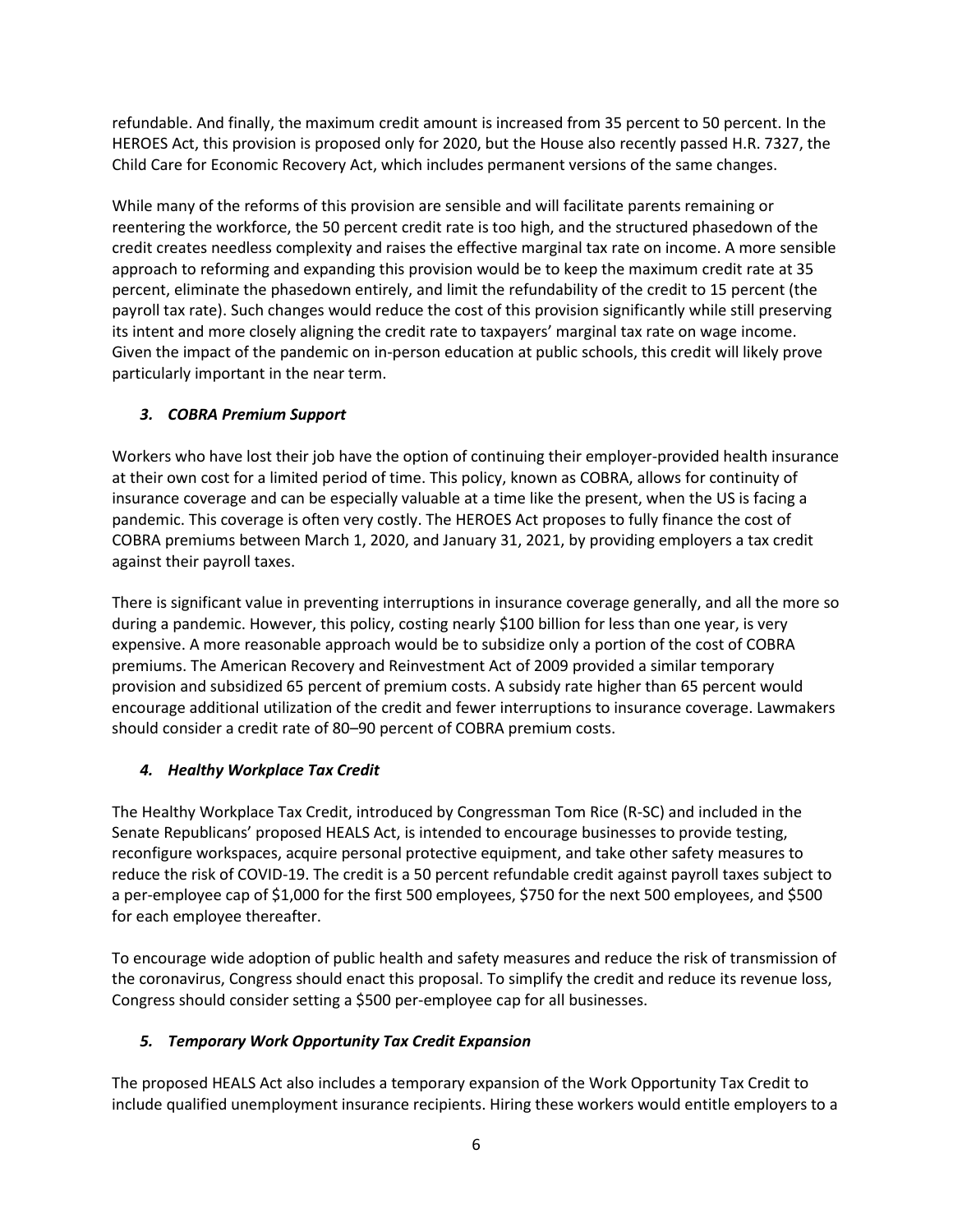50 percent tax credit against the first \$10,000 in first-year wages. The credit would be available from the date of enactment through January 1, 2021. Congress should consider extending the eligibility window to a later date in 2021.

## **Provisions That Should Not Be Enacted**

Three large tax provisions – a second round of economic rebate payments, elimination of the cap on state and local tax deductions, and an expanded child tax credit – are included in the HEROES Act but should not be included in a final tax package. Numerous other provisions, not discussed here in detail, are also extraneous, not well targeted, overly costly, or otherwise inappropriate tax policy.

## *1. Economic Rebate Payments*

Another round of economic recovery payments is not necessary given that such relief is not well targeted toward households directly impacted by the pandemic. At a cost of more than \$435 billion, this is the most costly tax provision in the HEROES Act. Recognizing that this policy has both bipartisan and bicameral support and that it may be unrealistic to expect that it be dropped entirely, I encourage lawmakers to minimize the size and scope of the payments if unable to avoid this policy entirely.

# *2. State and Local Tax Deductions*

One of the least effective provisions in the HEROES Act is the temporary repeal of the \$10,000 cap on state and local tax deductions. As Brookings Institution researchers Richard Reeves and Christopher Pullia[m noted](https://www.nytimes.com/2020/09/07/opinion/salt-tax-deduction-cut.html) earlier this week in the *New York Times*, "This is not a tax cut for those hit hardest by the virus. Families in the middle 60 percent of the income distribution nationally would see, on average, a minuscule reduction in their tax bill, around \$25." In fact, given the large increase in the standard deduction established in the Tax Cuts and Jobs Act (TCJA) of 2017, permitting full deductibility of state and local taxes would be far more regressive in 2020 than it was in 2017.

# As CBO ha[s noted:](http://www.cbo.gov/budget-options/2016/52253)

An argument in favor of capping the deduction is that the Federal Government should not provide a tax deduction that subsidizes the spending of State and local governments because revenues from State and local taxes are largely paid in return for services provided to the public. When used to pay for public services, such taxes are analogous to spending on other types of consumption that are nondeductible. . . . Additionally, the unlimited deductibility of taxes could deter States and localities from financing some services with nondeductible fees, which could be more efficient.

This policy is not targeted toward taxpayers directly affected by the pandemic and the recession, and, at a cost of \$136 billion, it is one of the costliest tax provisions in the HEROES Act.

# *3. Child Tax Credit*

The child tax credit was doubled from \$1,000 to \$2,000 as part of the TCJA, and the HEROES Act proposes significant expansions for 2020 by making the credit fully refundable and raising the maximum credit to \$3,000 for children aged 6–17 and to \$3,600 for children under 6. This would cost more than \$100 billion for one year, and lawmakers would undoubtedly attempt to make this policy a permanent